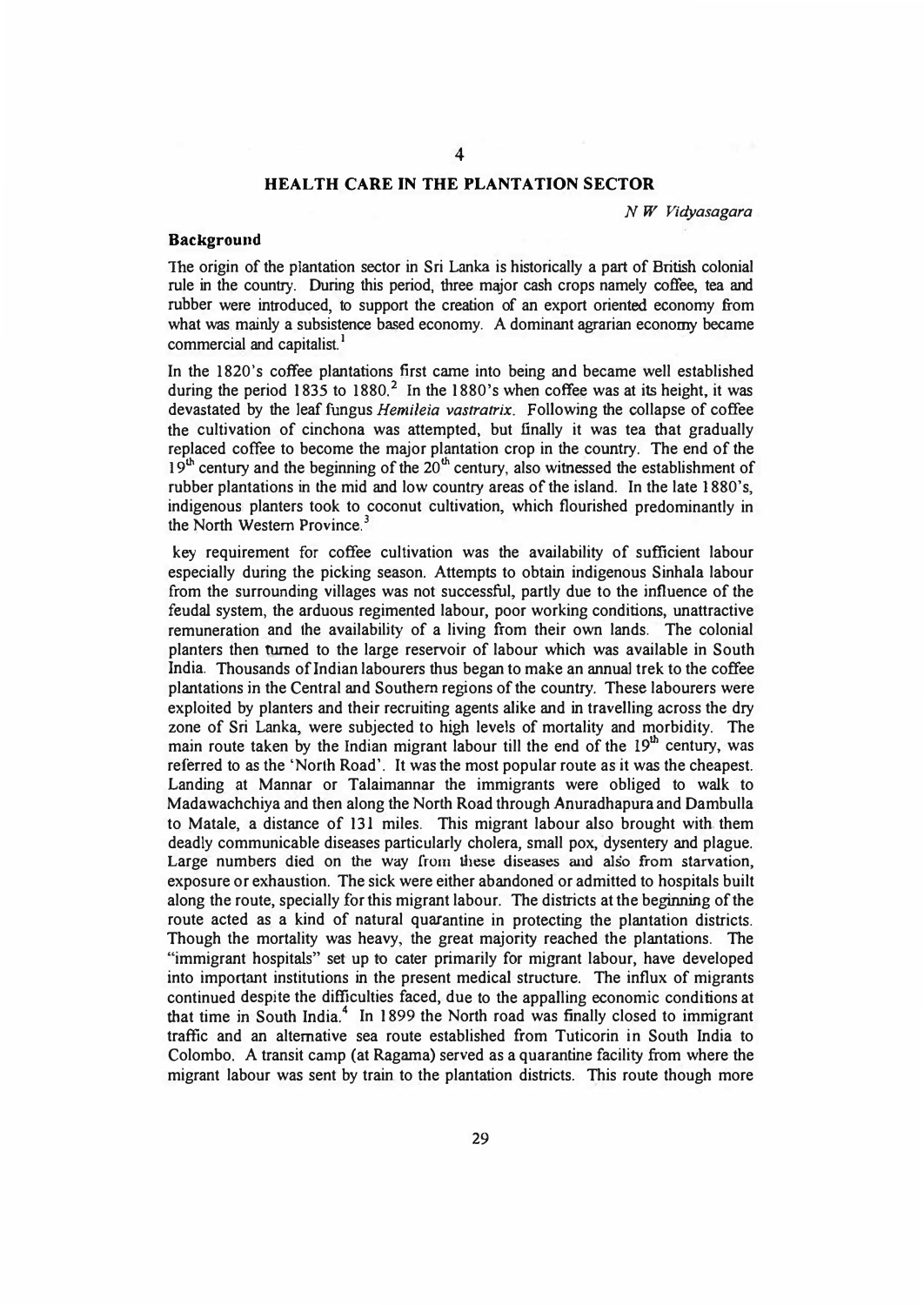costly than the fonner, was able to minimize the incidence of disease spreading in the country.<sup>2</sup>

The shift from coffee to tea resulted in a significant demographic development. The seasonal movement of immigrant labour that returned annually to India, changed with the growth of tea and rubber plantations. Immigrant labour now tended to settle in estates as a 'permanent' resident labour force. The plantations, which were privately owned, became an enclave in relation to the surrounding rural areas. The people who lived and worked in them became an isolated group. Geographically nearly 500 plantations came to be spread out over the Central, Uva, Sabaragamuwa, Western and Southern provinces, with a major concentration of resident estate population living in the up country or hilly regions of the country. Substandard housing consisting of barrack-type 'line rooms', poor water supply, lack of sanitary facilities, ignorance and illiteracy were major factors that affected the health of this immigrant population.

## **Health care on the plantations**

The provision of health care on plantations or estates as they came to be known, has close links to the historical and political events that surround this sector. Three definite periods can be identified namely: the colonial period and the years that followed up to the mid 1970s, the period of total state ownership and management, and the period of restructuring. *<sup>5</sup>*

# (i) **The colonial period and the years that followed up to the mid 1970's.**

This period witnessed the development of a basic, curative oriented health service on estates. Initially, with no health system in place individual planters kept stocks of medicine to treat the labour. Later, groups of estates employed a dispenser and at times a doctor. In 1865 the Colonial Governor's concern regarding health on estates was expressed by the enactment of the Master-Servant Law, that made it mandatory for an employer to provide lodging, food and medical care in times of sickness for employed labour.<sup>2</sup>

The colonial Government considered the health of the plantation worker economically important enough to be safeguarded. The first practical intervention came about in 1872 with the enactment of Ordinance No 14. This was mainly a planter managed medical scheme limited in scope, with minimal Government control or supervision and failed to bring about any improvement in health.<sup>2</sup> In 1879 a Commission appointed by the Governor found the estate health system to be inadequate, resulting in the Medical Wants Ordinance No 17 of 1880. **Its main** provision was **for** Government to undertake the medical care of estate workers. Under this Ordinance estates were grouped into plantation districts and each district was provided with a district hospital for estate labour, under the care of a District Medical Officer with one or two medical assistants. This nomenclature even exists today though its origin may have been forgotten. The plantation districts did not however conform to the administrative districts.<sup>4</sup> The Ordinance also provided for visits to estates by the medical officer. In addition the Government decided to throw open for the benefit of estate labourers, the Government Civil Hospitals situated in or near the plantation districts.<sup>2</sup>

In spite of these initiatives, the reported death rate in 1893 among immigrant labour admitted to district hospitals, was much higher than the general population. The Hospital Mortality Commission recommended that facilities for treatment should be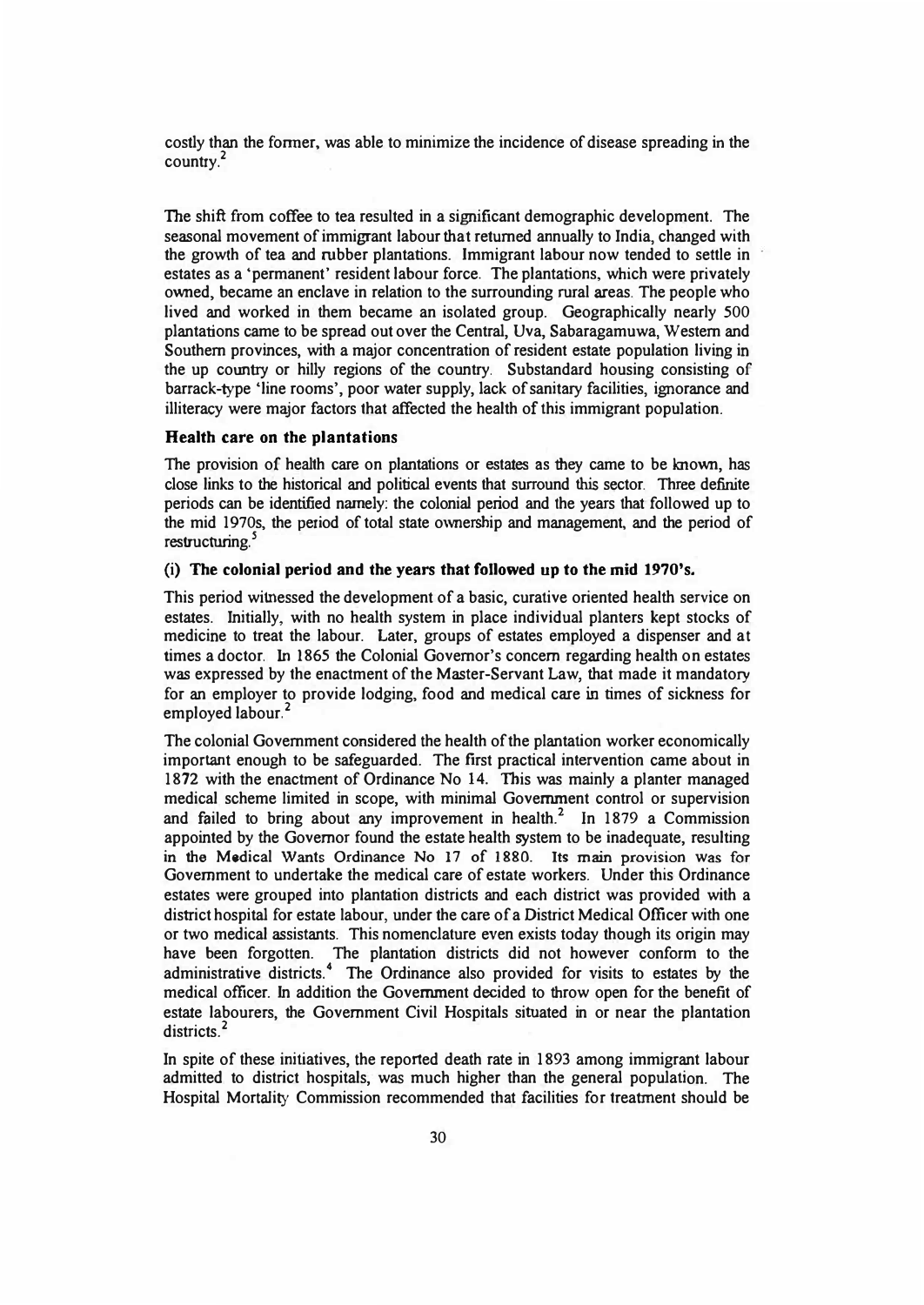made available as near to the work place as possible. This resulted in the Estate Dispensary Scheme manned by medical assistants and dispensers. From 1900 onwards there was a rapid increase in estate dispensaries, which increased from 15 in 1893 to 143 in 1906.<sup>2</sup> Two important legislative enactments namely the Medical Wants Ordinance No.9 of 1912 (with subsequent amendments) and the Diseases (labourers) Ordinance No.12 of the same year, provided for domiciliary health care, institutional health facilities on estates, and the appointment of Inspecting Medical Officers to monitor the health of the labour and report on estate sanitation. A tax rebate was given to those that complied with the Ordinance. While actual implementation left much to be desired, many estates did maintain satisfactory medical facilities. In 1930, the Ceylon Administrative Report of the Director of Medical and Sanitary Services, identified the hardships of pregnant women, the lack of maternity wards and the need for well trained midwives. From 1932 to 1949 the number of midwives on estates increased from 89 to 272. **<sup>6</sup>**

The overall effect of health legislation did have some influence on mortality, but being mainly curative in approach did not lend itself to achieving long term health benefits. Infant mortality (as an index of community health) continued to remain high. From 1972 to 1975 the infant mortality rates were consistently over 100 per 1000 live births, which was twice the reported national rate.

An account of this period would not be complete without some reference to the effects of hookworm and malaria on the estate population. Hookworm infection was first identified as a major public health problem, when it was found to be exceedingly common among South Indian immigrant plantation labour. In the official . Administrative Report Sir Allan Perry had stated that "the disease like many others **in** the island is brought over from India by the Malabar immigrants, in whom it was almost a natural condition to house a intestinal parasite. The ravages of the disease lies in the sequelae and a very large death rate exists from the profound anaemia which results from the affection".<sup>4</sup> In 1903 Perry again asserted that the disease was been constantly introduced from India by the immigrants and was spreading owing to their careless habits. In 1906 the Planters Association of Ceylon **(PA),** was urged to take remedial action. This caused a bitter controversy between the powerful planting interests and the health authorities, since the former did not wish to incur any expenditure on estate sanitation and considered hookworm the "lesser evil". After much resistance, the PA in 1915 permitted the Rockefeller Foundation to fund a pilot project on estates for control of hookworm, to be implemented by the Medical Department. This project initially consisted of administering oil of chenopodium in the form of capsules to the estate population. The results were excellent and demonstrated the salutary effects of the project. On realizing the economic value of preventive measures, the PA were willing to extend the deworming programme to cover all estates and install latrines on estates, with training of the labour on how to use them. The Rockefeller Foundation then extended the hook-worm campaign to the Sinhala villages.<sup>4</sup>

"Malaria was a seasonally recurring pestilence in the majority of low and mid country estates and for an unfortunate few a more or less permanent scourge".<sup>8</sup> At the request of the Ceylon Association in London, Sir Ronald Ross (who first identified the mosquito as the malaria vector), visited the island in January 1926, and advised the Ceylon Estates Proprietary Association (CEP A) on ways to reduce malaria. On his recommendation a plantation malariologist was appointed, following which statistics of malaria in estates and a system of forecasts and warnings were instituted. The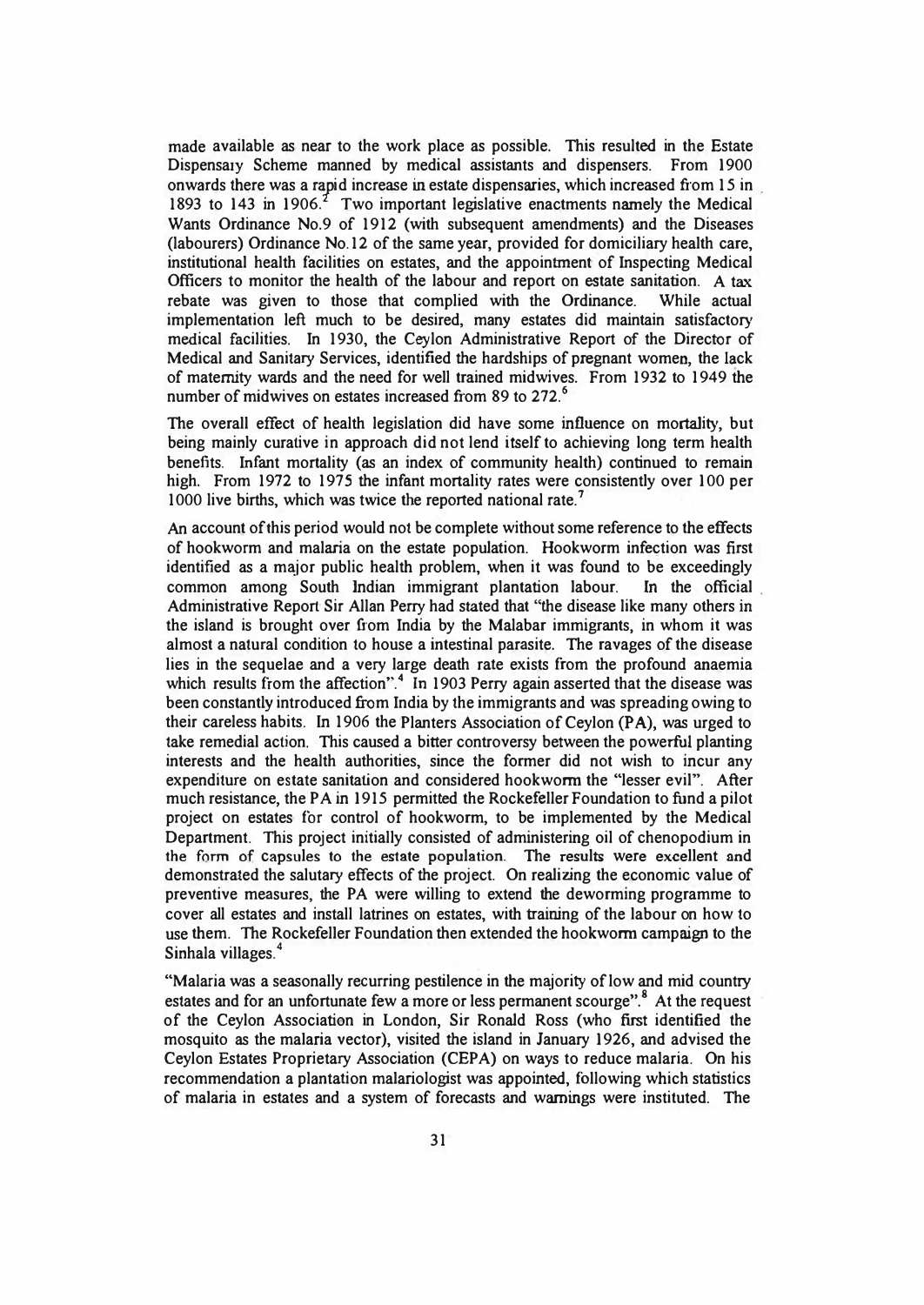practical measures relied on were antilarval, (localised oiling including river beds in times of drought), with drug prophylaxis and after treatment. These activities were administered by the CEP A Malaria Control Scheme. The great malaria epidemic of 1934/35 which swept the island was said to have been responsible for the loss of 100,000 lives. During this epidemic, estates that carried out the instructions of the Malaria Control Scheme, suffered appreciably less than the totally unprotected village and urban populations. In 1937 the government launched the Malaria Control and Health Scheme (later known as the Anti-Malaria Campaign -AMC). The CEPA Malaria Control Scheme extended its full support and maintained close coordination with the AMC. As the problem of malaria was brought under control, the CEPA malaria control scheme, extended its advisory services to "matters affecting health, hygiene, nutrition and sanitation in the estates". In 1949 the name was changed to Planters Association Estate Health Scheme **(P AEHS},** which now also extended its advisory services to the up country estates not affected by malaria.<sup>8</sup>

The events of the mid 1940's had a direct bearing on the estate population. In 1948 Ceylon gained independence from the British. The following year the Citizenship Act of 1949 was enacted, which made those immigrants of Indian decent "stateless". This also meant the loss of adult franchise granted in 1931 to all citizens. Left isolated within the confines of private or foreign owned estates, social change including that of education and health, tended to by pass this group, with social indicators remaining virtually static.

The Sirima Shastri Pact of 1964 was an effort to solve the question of statelessness. Under this pact, of an estimated 975,000 stateless persons, India was to grant citizenship to 525,000 persons (with their natural increase) and likewise Sri Lanka to 300,000 persons. The remaining 150,000 was to be decided at a later stage. Implementation was to be over a 15 year period. A further enactment in 1988, referred to as the "grant of citizenship to stateless persons (special provisions)", provided for those who had not applied for Indian citizenship and were lawfully resident in Sri Lanka to obtain a Certificate of Citizenship or an affidavit (9). These events have had a significant bearing on the future of the immigrant Indian estate population in Sri Lanka.

In summary it could be said that the colonial period and the years that followed upto the mid 1970's, were characterized by very high morbidity and mortality due to bad housing, insanitary and congested living conditions, high levels of illiteracy and limited health care.

#### **(ii) The period of total state ownership and management of estates,**

This period followed the implementation of Stage I and Stage II of the Land Reform Law in 1972 and 1975 respectively. Private holdings over a specified acreage and all company owned estates were nationalised and placed under the management of two Government estate agencies, - The Janatha Estates Development Board (JEDB) and the Sri Lanka State Plantations Corporation (SLSPC). For management purposes each agency established a central office in Colombo and offices in the plantation regions (JEDB-7 and SLSPC-8). Fo!Jowing nationalization, the accumulated burden of providing basic services including health became Government responsibility. In anticipation of nationalization, neglect set in on many estates with little or no development taking place. The appalling health situation demanded effective measures to improve standards of health care for this sector of the population, resulting in a wide range of health and welfare interventions, with a major emphasis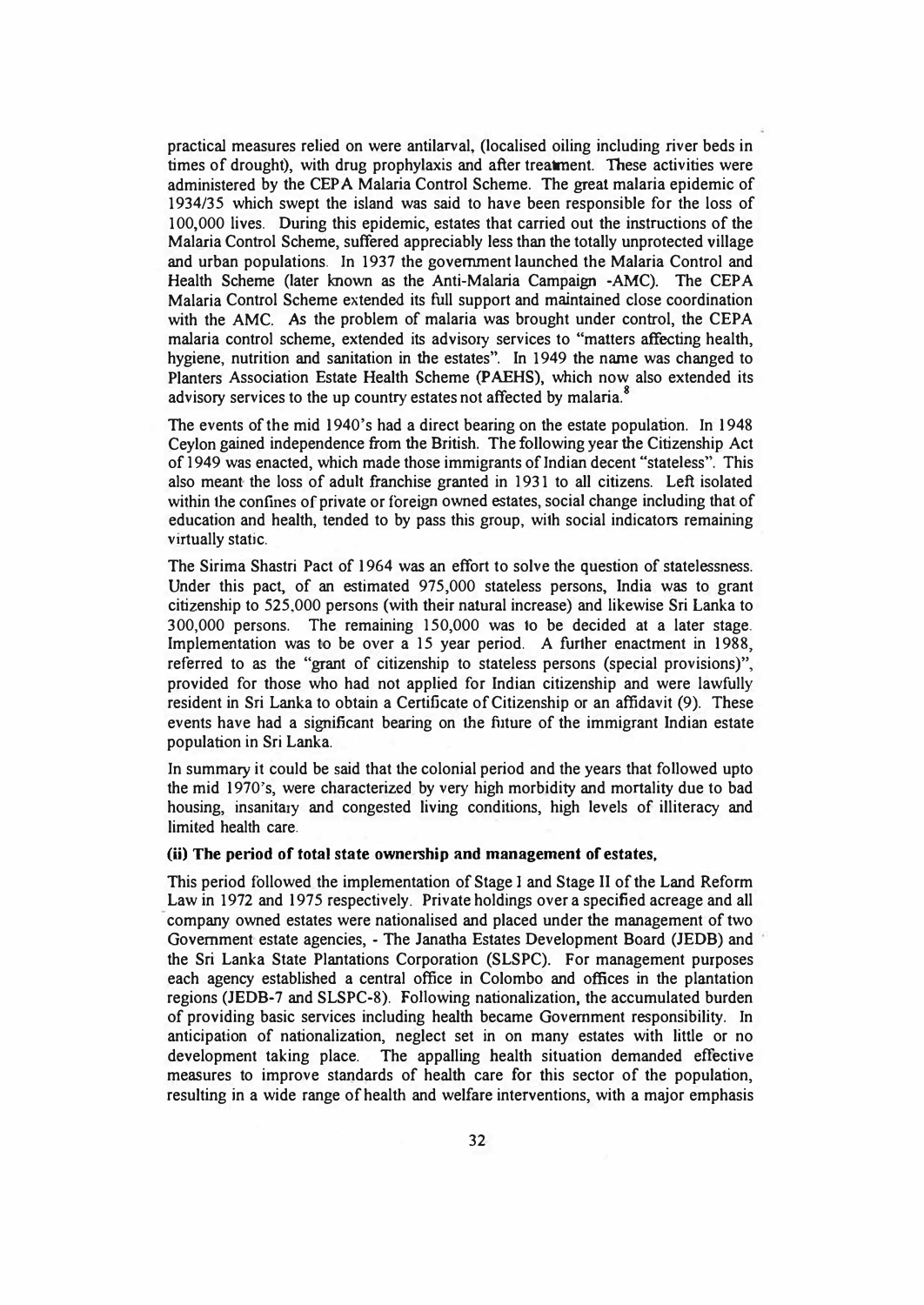on preventive and promotive health, utilizing a primary health care approach. In 1973 the first country agreement between the Government of Sri Lanka and the UNFPA, provided funding for family health (FH) services on estates (10). The need for such intervention was borne out in the report of the Medical Director P AEHS in 1969, which stated that "greater attention needs to be paid to antenatal and child welfare work, health education and family planning".<sup>8</sup> The Family Health Bureau (FHB) of the Ministry of Health was given the responsibility for implementing the Estate Family Health (FH) Services Project, which primarily involved the provision of maternal and child health (MCH) services, family planning and other related activities. A medical officer was appointed to the FHB to plan, coordinate and monitor the execution of this Project (the writer served in this capacity at the FH Bureau). Ten medical officers (estates) with transport facilities and supported by Public Health Nursing Sisters, were appointed to establish a network of 200 estate (MCH) polyclinics that would provide integrated MCH/FP services to meet the needs of the estate population. The programme also served to upgrade the knowledge and skills of estate health staff, so as to enable them to competently deliver these services. Women were given paid leave by the management to attend these polyclinics which were held on a fixed day each month. The medical officers (estate) were under the overall supervision of the FHB, with immediate supervision provided by the respective Regional Directors of Health Services (earlier referred to as Superintendents of Health Services). These medical officers operated out of Health Units (HU) or MOH offices, strategically located in the plantation regions, namely HU Kalutara, Akuressa, Kegalle, Nawalapitiya, Nuwara Eliya, Gampaha, Kandy, Ratnapura, Bandarawela and Badulla. Initially 200 polyclinics were established on estates, which subsequently expanded to 400. This polyclinic initiative and its acceptance by estate management, set the stage for introducing more preventive health programmes/activities on estates.

In 1978 the two estate agencies developed their own social development divisions (SDD's) to be directly responsible for health and welfare activities on estates. In 1980 the Expanded Programme on Immunization (BPI), was introduced to the estate sector, with funding and material support from UNICEF. Under the polyclinic programme, the estates were dependant on vaccines brought by the visiting medical officer (estates) and all estates at that time were not yet served by polyclinics. **This**  warranted an alternative strategy for implementation of the **EPI.** Five to seven estates were grouped around a 'key estate', which served both as a sub-station for vaccine storage and for supervision, monitoring and reporting of immunization activities within the 'group'. The regional plantation offices functioned as Regional Vaccine Centres, and the managers SDD of the JEDB and SLSPC were responsible for overall programme supervision and management. Technical support and guidance was provided by the FHB. It is to the credit of the estate sector that the EPI achieved a high coverage of age appropriate immunization, maintaining proper cold-chain conditions for vaccines. The impact of the EPI was dramatic as evidenced by the rapid decline in incidence of the six immunizable *(EPI)* diseases of childhood on estates.

Commencing in 1981 the two estate agencies appointed their own medical staff to take on the role of health managers, at central and regional levels. As the two estate agencies developed their own capabilities to manage health programmes/activities, the medical officers (estates) were gradually withdrawn. The FHB continued to provide technical guidance and monitor health activities on the plantations.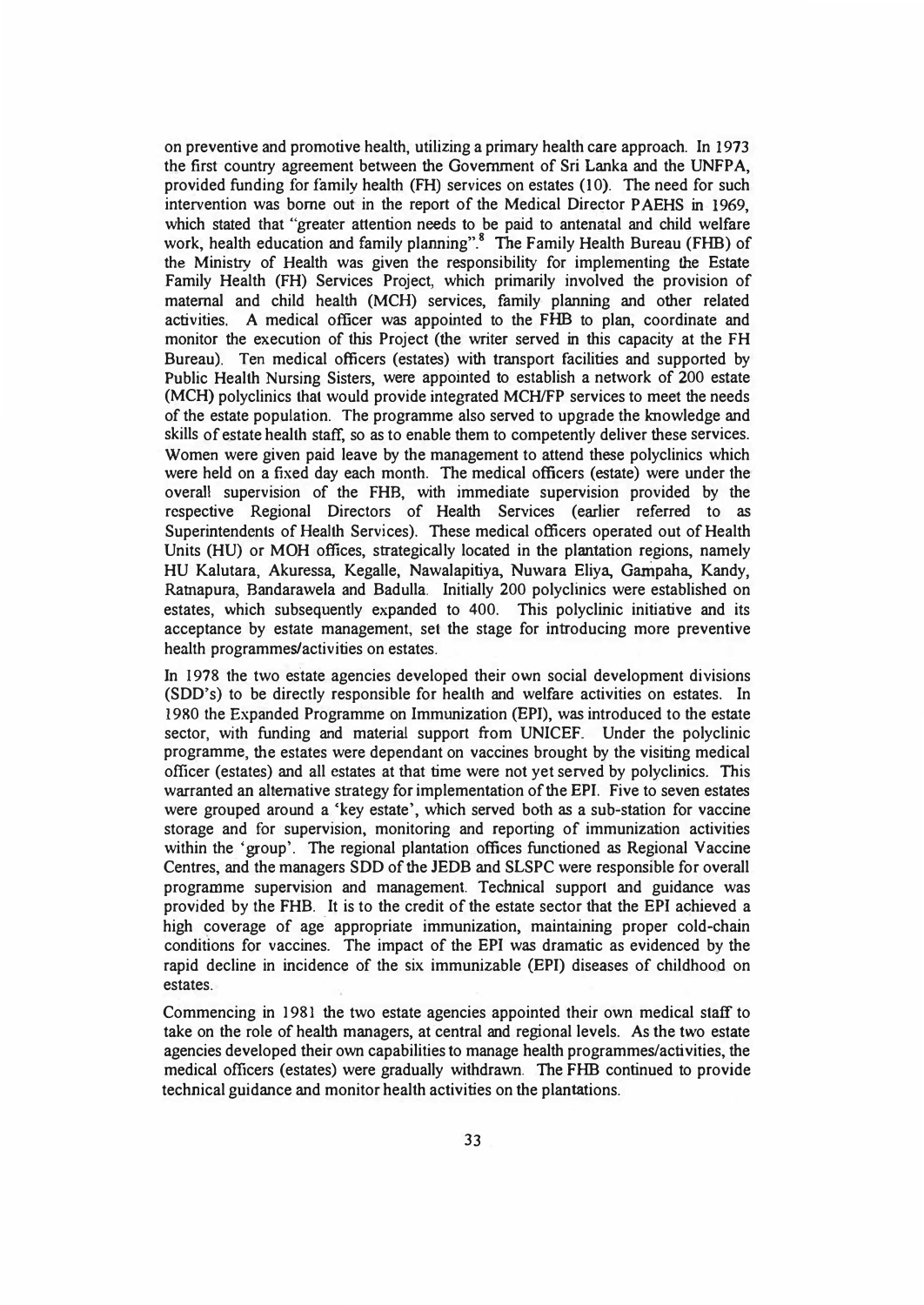Epidemics of diarrhoea and dysentery were common on estates, especially in the hill country estates with congested living conditions. The mid-1980s witnessed large investments to improve water supply and sanitation through projects funded by donors, the UNICEF and the World Bank. In addition the Control of Diarrhoeal Diseases (CDD) Programme of the Ministry of Health was actively implemented on estates with specific emphasis on oral rehydration therapy (ORT), the use of oral rehydration salts (ORS) and personal hygiene. These efforts resulted in a marked decline in mortality as well as epidemics of diarrhoea in the estate sector.<sup>11,12</sup>

An urgent need existed to minimize hazardous deliveries occurring in dark unhygienic line rooms. The construction of maternity units on estates was encouraged with funding through donors, ADB and the World Bank, in order to promote institutional births. In 1992 the Estate Health Bulletin reported 87. 3% institutional births of which 40% were in Government hospitals.<sup>12</sup> Under the Maternity Benefits Ordinance, women are provided with a payment (based on loss of workdays) as financial support for the mother and infant.

Poor maternal nutrition together with anemia and low birth weight have continued to be problems on estates. Routine antihelminthic treatment, iron/folate supplementation, nutrition education, family planning and reduction of energy expenditure in the last trimester are emphasized at clinics and during 'line visits'.

Prior to nationalization family planning awareness, education and services were provided by the Family Planning Association of Sri Lanka (FP ASL) on request. The post nationalization period ensured that all family planning methods were accessible to the community, either on the estate itself or through Government facilities. The Demographic and Health Survey (OHS) 1993 observed that estates have a high percentage (45.5%) of non-current family planning users. Estate women also have the highest use of sterilization (44%) for all sectors, with 7% using traditional methods and only 3% using temporary modem contraceptive methods, which is the lowest for all sectors. DHS 93 also observed that the estate sector showed the highest percentage (38.8%) of induced abortion, reiterating the need to improve family planning acceptance, particularly the temporary modem methods.

As with other sectors, child nutrition has been a priority concern. Regular programmes on nutrition education for mothers and in more recent times for adolescent girls have been stressed. DHS 93 revealed that 54 percent of estate children showed signs of chronic malnutrition, which is twice that of rural areas outside the estates. The prevalence of stunting is more when mothers had no education. By sector, estate children have the lowest percentage of wasting, which is to be expected with more stunting among them. The introduction of growth monitoring has done much to improve the understanding of the staff and community alike regarding nutrition, child growth and development. The growth monitoring on estates is usually centred around the creche. With UNICEF advocacy and support, the creches on estates are now a far cry from the basic custodial care that prevailed earlier. Crèche attendants have been recruited and trained, with the accent on total development of the child.

In 1978 a new category of health/welfare worker, referred to as the Plantation Family Welfare Supervisor (PFWS) was appointed, after a training of three months, to be a 'link worker' between the management, the health services and the estate community. Most estates have a PFWS to support health and welfare activities.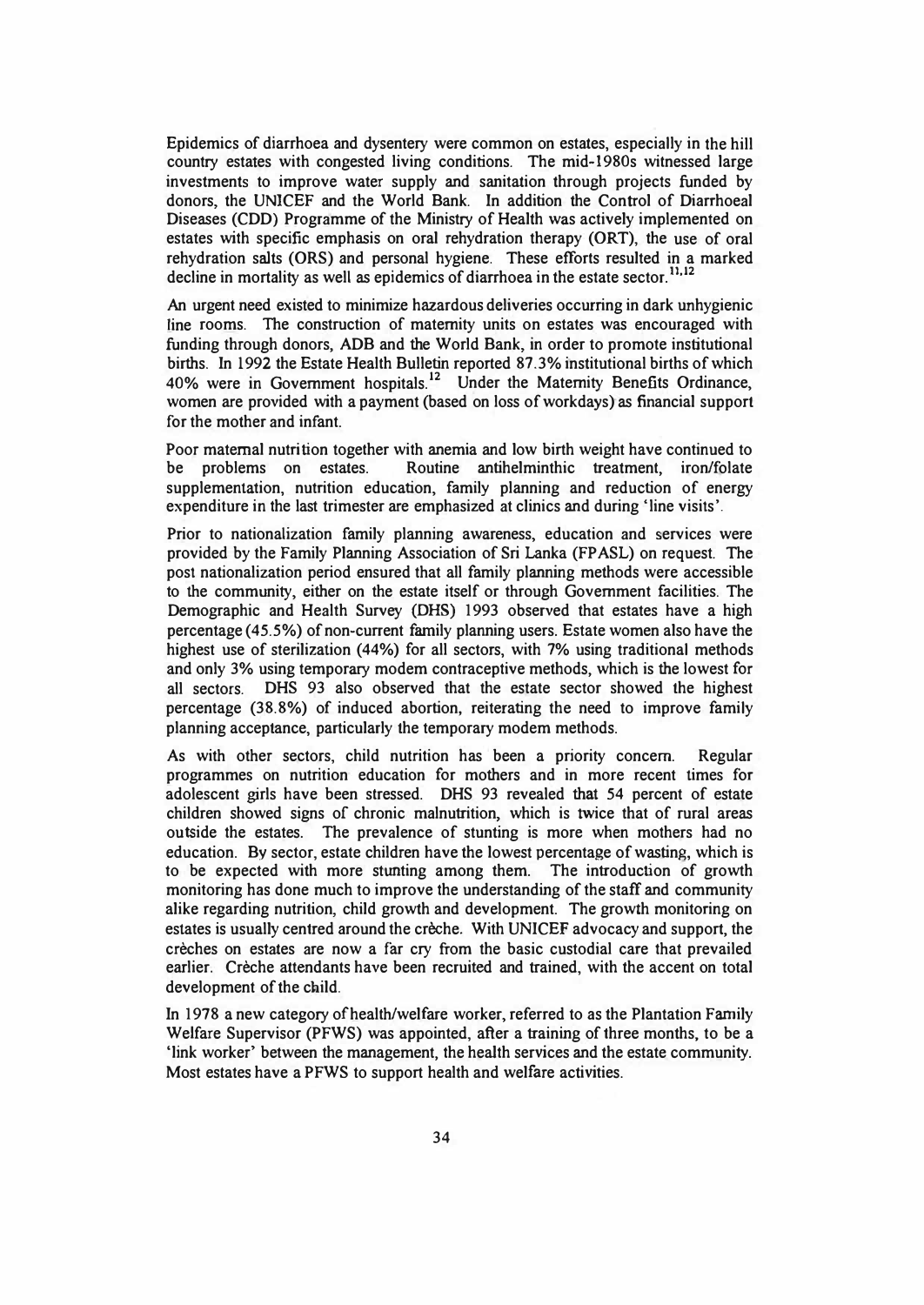The availability of health personnel on estates has been and continues to be a problem, both in terms of numbers and their competency. Treatment functions at the estate dispensary are provided by registered/assistant medical officers (RMO/AMO), approved estate dispensers also referred to as estate medical assistants (EMA), pharmacists and apprentice pharmacists. This staff together with estate midwives, have adequately performed the functions expected of them. Due credit must be given to them for effectively implementing and maintaining health programmes/activities on estates, sometimes under very difficult circumstances.

Two attempts were made to train AMOs for employment on estates. In both instances, the trained AMOs using various ploys were able to get themselves absorbed into the Ministry of Health. The training of midwives for estates by the Ministry of Health however, has been satisfactorily implemented and needs to be actively supported and sustained. Much time and effort had also been devoted to in-service training of estate health personnel, by the two estate agencies.

A summary of the major strategies used during this period have been (a) the reorientation of estate management and estate health staff regarding the broad concept of health and the cost effectiveness of preventive and promotive health programmes. (b) strengthening the health infrastructure with appropriate health personnel to meet the health needs at estate level and the provision of physical inputs to health institutions, patient transport, drugs etc. (c) developing a system for effective utilization of health data generated on estates (d) maintaining a close dialogue between the estate sector and the Ministry of Health, particularly regarding the implementation of national health programmes.<sup>5</sup>

Donor assisted programmes have also been undertaken to improve worker housing, provide safe water and better access to sanitation. The magnitude of this problem will necessitate a massive capital investment that would require long term planning and programming.

The impact of the health interventions in the estate sector is clearly reflected by the progressive decline in the infant mortality rate from 104 per 1,000 live births in 1973 to 77.0 in 1980, 49.6 in 1985 and 38.6 in 1990.**<sup>6</sup> • <sup>12</sup>**Though still higher than the national average, the relatively short period of time in which this was achieved through selected direct health interventions, has been remarkable.

## **(iii) The period of restructuring**

The tea industry like any other agricultural enterprise is subject to the vagaries of the market and the cost of production. The local tea industry was adversely affected and as a consequence, the two Government estate agencies in 1992 were subjected to a process of restructuring by the Government. The underlying principle was to privatise the management of estates, with the intention of improving efficiency, achieving higher productivity and generating more profits. The main feature was the formation of 23 Government owned Regional Plantation Companies (RPCs) each comprising "groups" of estates, that ranged from 12-29 estates. The operational management of these estates were contracted out by the RPCs to private sector companies. This however did not achieve the desired results and the Government **in**  1995 initiated the sale of majority holdings in the private sector. By 1998, there were 21 fully privatised companies, with the JEDB and SLSPC also managing certain groups of estates. The Government retained a 'Golden Share' in each company to ensure conditions relating to the transfer. The privatisation process resulted in a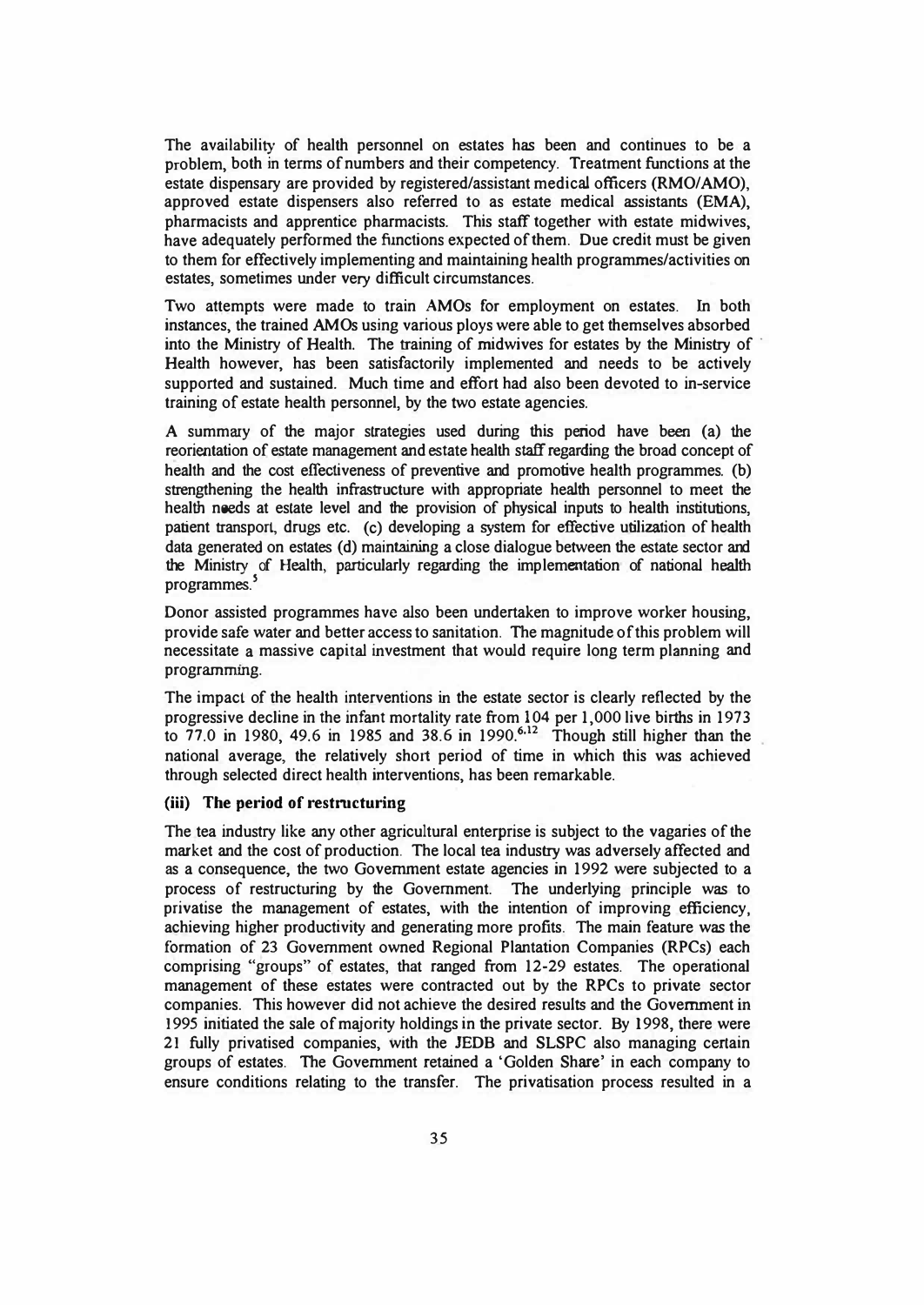complete change in the management structure for health and welfare, established under the JEDB and SLSPC. The social development divisions ceased to function. Instead a new limited liability company called the Plantation Housing and Social Welfare Trust (PHSWT), was established under the Companies Act. The estate health and welfare staff now became employees of the respective plantation companies.

The PHSWT became operational in January 1993, with its head office in Colombo and seven regional offices. A twelve member tripartite Board directs the affairs of the PHSWT. Six directors represent the plantation companies, four represent the State from the Ministries of Finance, Health, Housing and Plantation Industries, and two the trade unions. The operating costs of the PHSWT are met by the RPCs, through their managing agents, in terms of a population-based levy. Being an independent organisation the PHSWT does not have any direct administrative authority over the implementation of health and welfare on the plantations, unlike the social development divisions of the JEDB and SLSPC. This considerably weakens the position of the PHSWT in planning and directing health activities on estates. Given these limitations, the PHWST and its regional offices have been able to establish good liaison and credibility with the plantation companies in maintaining and implementing health and welfare programmes/activities on estates. The organisational and management structure in the estate sector has also contributed in no small measure to the effective implementation of health programmes. While the population coverage for most programmes have been satisfactory, issues relating to quality still need to be improved. The impact of the estate health services is reflected in some of the health indicators for 1997.<sup>13</sup> The crude birth rate (CBR) was 14.8 and the crude death rate (CDR) 6.5 per 1,000 resident population respectively. The infant mortality rate (IMR) was 24 per 1,000 live births, institutional births 91.6% and the incidence of low birth weight 16.1%. Contraceptive prevalence was 70.5%, with use of permanent methods 56.5%, temporary modem methods I 0%, and traditional methods 3%. The most recent data available for the year 2000, reports a CBR of 16.9, CDR of 5.9 and an IMR of 19.1 for estates under the purview of the PHSWT. Maternal mortality rates **(MMR)** during the 1990's have fluctuated between 1.9 and 0.9 per 1,000 live births. The marked variation in MMR is mainly due to the small numbers of maternal deaths, which when calculated as a rate results in much distortion. Given the difficult terrain and the long distances that need to be traveled, many of these deaths have been due to delay in reaching government institutions that provide emergency obstetric care services.

The emphasis on interventions for prevention and control of anaemia, have shown some response. **A** PHSWT commissioned study, by Atukorala and Radhika in **1999** revealed that the prevalence of anaemia in pregnant estate women was 25.1% compared to 58.4% in a previous study during the period 1998 to 1991 (de Silva and Atukorala). However this study also noted that 40% of the pregnant women had depleted iron stores, indicating that iron deficiency is still a major problem.<sup>14</sup>

Alcoholism is a significant problem on estates, in all the regions, and affects the health, wellbeing and economic status of families. Recent initiatives with the Alcohol and Drug Information Centre (ADIC) to develop strategies that address this problem have shown some response albeit on a limited scale. Its wider application however needs to be tested.

The PHSWT has actively encouraged participatory programmes involving the estate community, that have been mutually rewarding. These include the health volunteer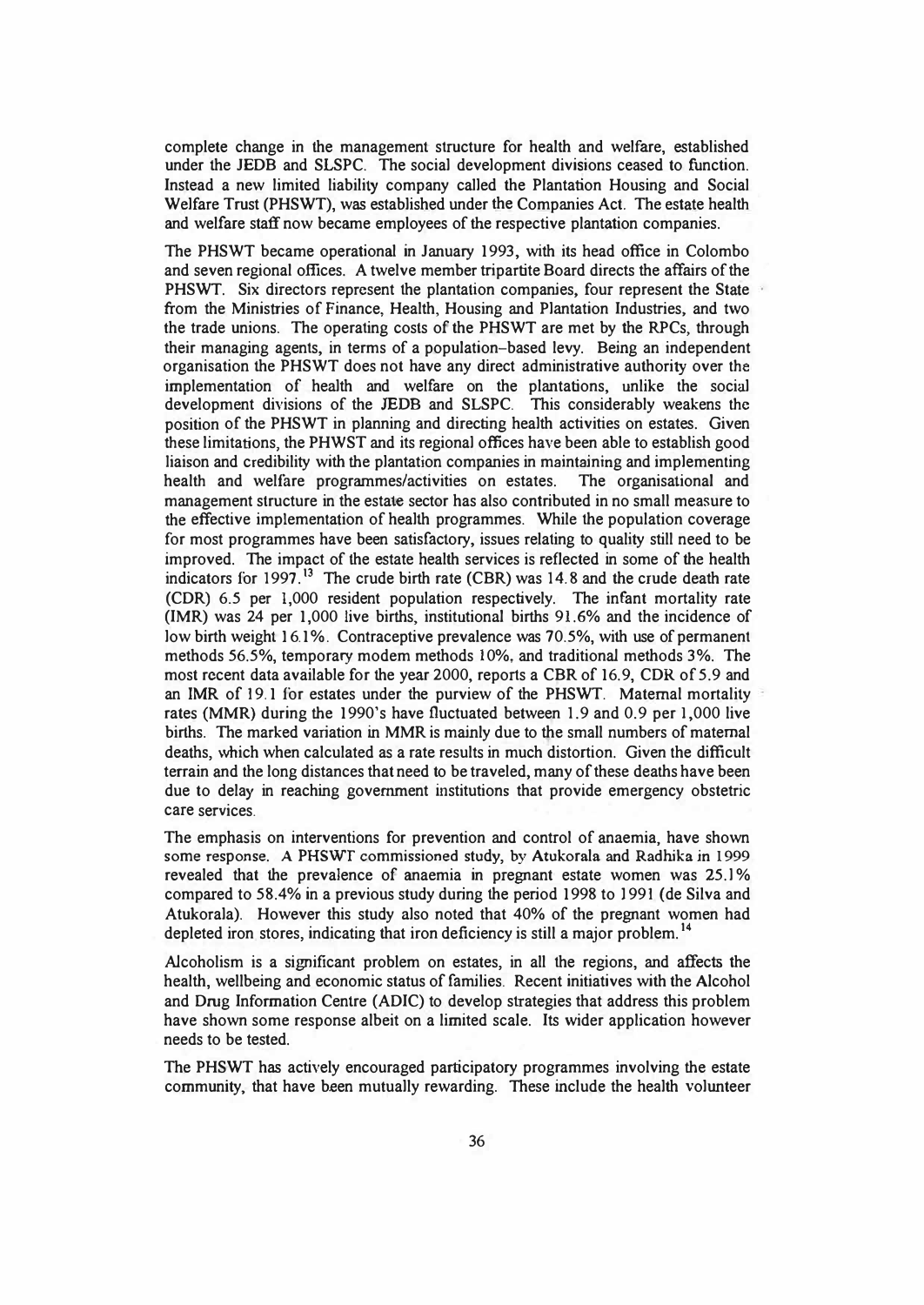programme, creche development committees, empowerment of women through credit and savings schemes (Mahila Shakthi), water management committees, self-help housing schemes etc. All these initiatives have been gender sensitive in their implementation.

Progress regarding the improvement in water and sanitation has been slow. Approximately 78% of estate households under the purview of the PHSWT have a piped water supply. Only 59% of households have latrine facilities either individual or shared, with sanitation still remaining a public health problem.<sup>13</sup> More recently both housing and sanitation have received massive funding, by both Government and donors.

Soil transmitted nematode infections (roundworm, hookworm and whipworm), a legacy from the colonial past, still continues to be widely prevalent on estates. Hookworm infection is more common in the low and mid country estates where climatic conditions are very favourable. The high prevalence rate of nematode infection is also a reflection of the faecal contamination of the environment, that still persists on estates even today. The PHSWT with assistance from UNICEF, has initiated a routine deworming programme for estate children and adolescents in the age group 2-18 years, in which a single dose of mebendazole (500mg) is administered biannually. The plantation companies have also been encouraged to expand the deworming programme to cover the entire estate population, with the **PHSWT** reimbursing half the cost of the drugs through its Plantation Development Support Programme. A few of the more enlightened plantation companies have taken up this offer, with the expanded programme now being implemented in about 15-20% of estates

The plantation workers, most of whom are unskilled or semi skilled are exposed to physical and chemical hazards in the course of their work, warranting more attention to occupational safety and health (OSH). Better data collection on OSH, as well as greater awareness and training are required at all levels. The PHSWT in its recent revision of health information, has included OSH data collection within the routine health information system. **<sup>15</sup>**

Overall, the positive health trends that have taken place in the estate sector, have been maintained during the early years of the restructuring period, which is encouraging. Regional variations are also observed, as well as some striking differences in performance between individual estates. A certain degree of reluctance has also been noticed on the part of some plantation companies to adequately meet their obligations in the provision of health care on estates. Mention must also be made regarding the limited role played by the provincial/district health authorities, in assisting estate management to maintain and improve health care on estates. More recently however, the Provision Health Authorities in some areas, have shown a positive interest in estate health, by adopting an integrated approach with estate management, in providing healthcare on estates.

# **Healthcare in the new millennium - 2001 and beyond**

The post privatisation scenario in the plantation sector, gives priority to minimizing expenditure and maximizing profit. In such a milieu, health and welfare services tend to become prime targets, unless adequate safeguards are provided to at least maintain what has already been achieved. Two attempts by representative committees (the last being in 1997), to have some legislative provision in the form of an 'Estate Health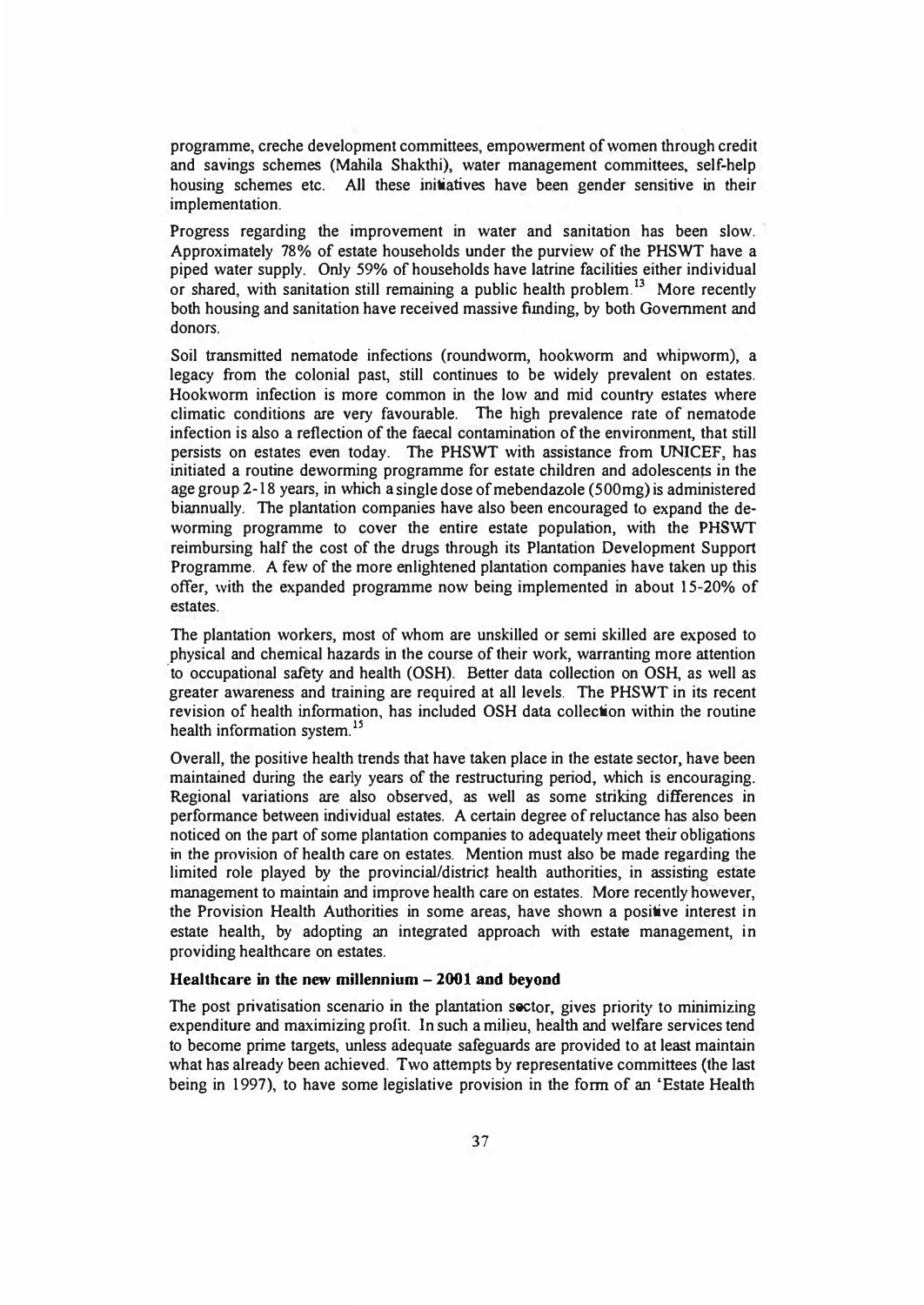Law', though submitted in draft form, was not taken to its logical conclusion. The present situation therefore makes the support and closer involvement of the Ministry of Health/Provincial Health Authorities all the more important. The plantation industry is both complex and unique, in that it not only employs a massive work force but also provides for the workers and their families to be resident within the industry. The management structure (not necessarily operating in the colonial mode) must be understood and appreciated, with the realisation that what is possible in a rural setting is not necessarily replicable on estates.

Today the issue of health personnel to work on the plantations is a major concern, the training of EMAs and AMOs having been discontinued. The sector is now hard pressed to find suitable health personnel to maintain the dispensary services, that serves a resident population of 867,084 (as well as the non resident labour), on 466 estates, which come within the purview of the PHSWT.<sup>13</sup> Some attempts to introduce Government AMOs to work in estate health. facilities managed by plantation companies, had created problems regarding supervision and management. Working hours for out-patient services also did not coincide with the needs of estate labour. These issues had been discussed between the Planter's Association **(PA),** the **PHSWT**  and the Ministry of Health, but a mutually acceptable solution could not be reached at that time. Employing a MBBS qualified doctor to serve a "group of estates", both as health manager and service provider has been suggested, but most companies remain wary of this proposition. At present RMOs, AMOs, EMAs and pharmacists are employed in estate dispensaries. The estate dispensary as the first point of contact for the estate worker provides basic out-patient services, makes referrals to government institutions, maintains service records and vital statistics, provides some preventive healthcare, and is an important facet in the running of the plantation industry. The requirements of personnel to provide for the future needs of the dispensary service on estates must receive serious consideration, given the non availability of AMOs. The future of the dispensary services may lie in the recruitment of qualified pharmacists provided with some additional training and supervision, to maintain the estate dispensary services.

The registered midwives employed on estates have been the mainstay of the MCH/FP services. It is vital that the Ministry of Health continue to train more midwives for employment on estates in the future. Estate management should in tum give due recognition and adequately provide for this professionally registered category of health worker (unlike the earlier untrained midwife), by ensuring suitable living conditions and appropriate remuneration.

The National Health Policy (1996) states that "the Health Ministry will strengthen integrated approaches with other Government and non Governmental agencies to facilitate further coordination for better health care", the key word being integration as different from takeover. Today under the privatised management system, estates have been grouped into company-wise clusters, to provide a more coordinated approach to management. This 'cluster' approach is also well suited to initiate a health planning process between estates and the respective **DDHS/MOH,** regarding the health needs on estates. The process could identify the 'service gaps' within the estate cluster and the resources needed to meet any shortfall. The development of a 'Cluster Health Plan', between the plantation company and the Provincial/Regional Health authorities, could form the basis for planning and implementing an integrated health service on estates, in a spirit of mutual cooperation. It is heartening that today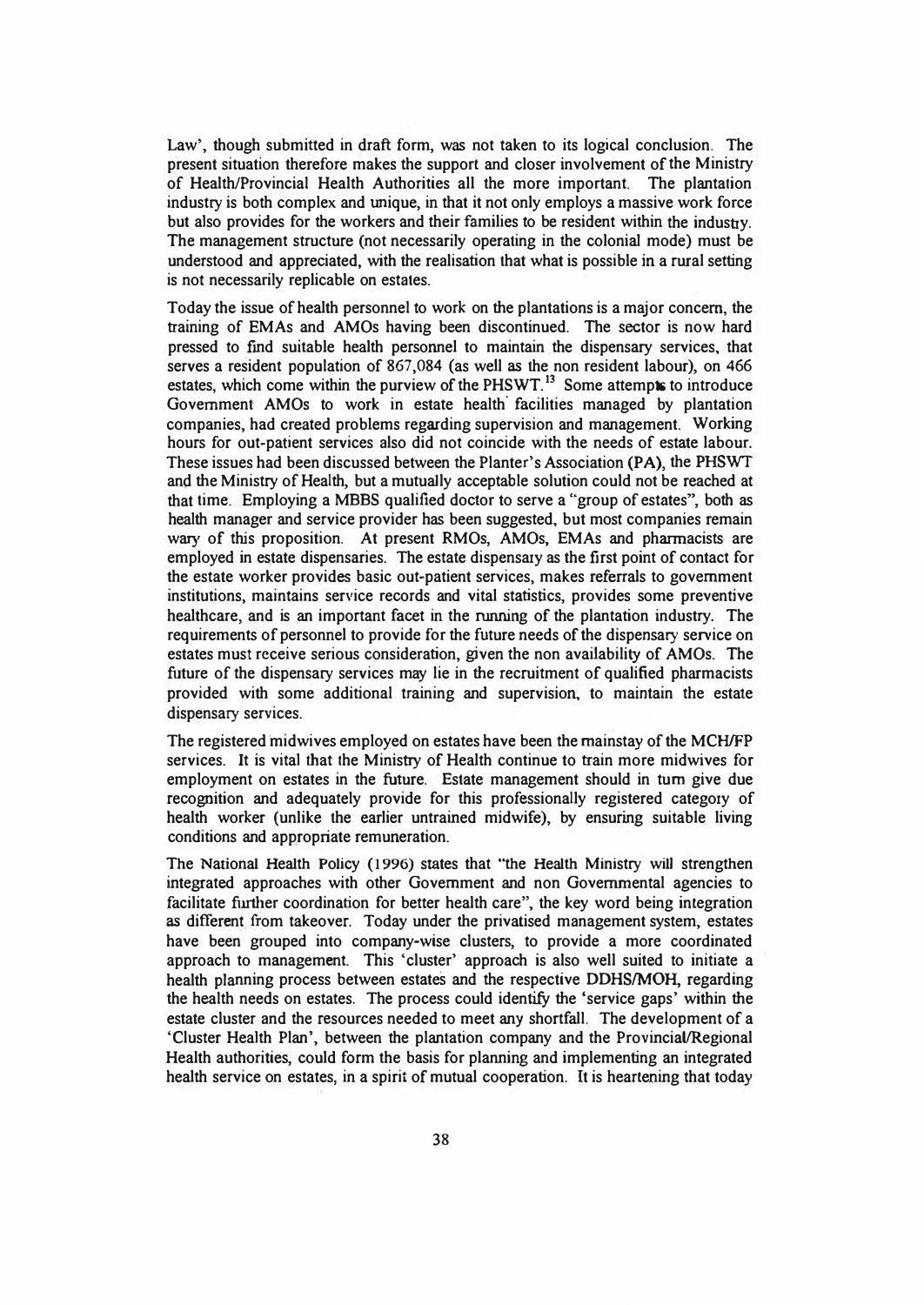many Medical Officers of Health have realised that health has no barriers and that the estate community is also their concern and responsibility.

A recent political decision required the Ministry of Health to takeover the 54 estate hospitals. This commenced in 1994 and by mid 2000, nineteen estate hospitals were at various stages of implementation. Whether estates should maintain hospitals, given the prevailing extensive national health infrastructure, is questionable. In reality most estate hospitals have modified their services accordingly, and actively maintain only the maternity and dispensary services. In this scenario, what is of real concern is that, prior to commencement of the takeover of estate hospitals, no firm criteria had been established to ascertain either the usefulness, or the need for 'takeover' of these hospitals. Neither had any study been done to identify the issues involved with such a 'takeover', be they organisational, financial or operational. The problems associated with the 'takeover' process are all too well known to those involved. The cost incurred has also been considerable and one wonders if such expenditure can be justified. By way of example, the expenditure involved with the takeover of seven estate hospitals in the Central Province during 1998/99 has been a little over Rs.34 million, with a further allocation of Rs.9.5 million for the year 2000 (Ministry of Livestock Development and Estate Infrastructure). This does not include recurrent expenditure for personnel, medical supplies, drugs, transport etc. and other capital costs that need to be incurred annually. The National Health System does not need to add peripheral institutions (at the level of a rural hospital or even a peripheral unit) to its already well-established network of institutions, but instead to selectively develop some of the existing District Hospitals to competently handle emergencies. This is of particular relevance in the estate sector where distances matter. Many estate maternal deaths may not have occurred, if the time spent in reaching Government hospitals with essential obstetric services, could have been reduced. It may now be prudent to pause and take stock of the entire process, before proceeding any further.

In view of the uncertainties created in a 'takeover situation', there have been mixed reactions from plantation companies regarding the extent of their involvement in estate health, be it financial or otherwise. A study conducted in 1996 on twenty estates, revealed that recurrent costs made up 60-65% of the total expenditure on health, of which most was spent on personnel emoluments. Physical maintenance of estate institutions with a few exceptions was very low and drugs and medical supplies accounted for only 3-5% of recurrent expenditure. Statutory expenditure (mandated by legislation) was between 30-40% of total expenditure, while capital expenditure was minimal ranging from 2% to zero.<sup>16</sup> Though not a reflection of the estate sector as a whole, it does give an indication of the ambivalence that prevails towards health care on estates, unless mandated by legislation or at least made a part of collective agreements, between the plantation companies and workers. The long term benefits of a healthy and contented workforce on productivity are well known to plantation management. A few have already set high standards for themselves in respect of health and welfare on estates.

Mention needs to be made regarding the considerable number of proprietary owned estates and 'small holdings', many of which have retained resident estate workers and their families. There appears to be no formal system at present, to identify and provide for the healthcare needs of this section of the estate population. This is an area which the Provincial Health Authorities would need to address as early as possible.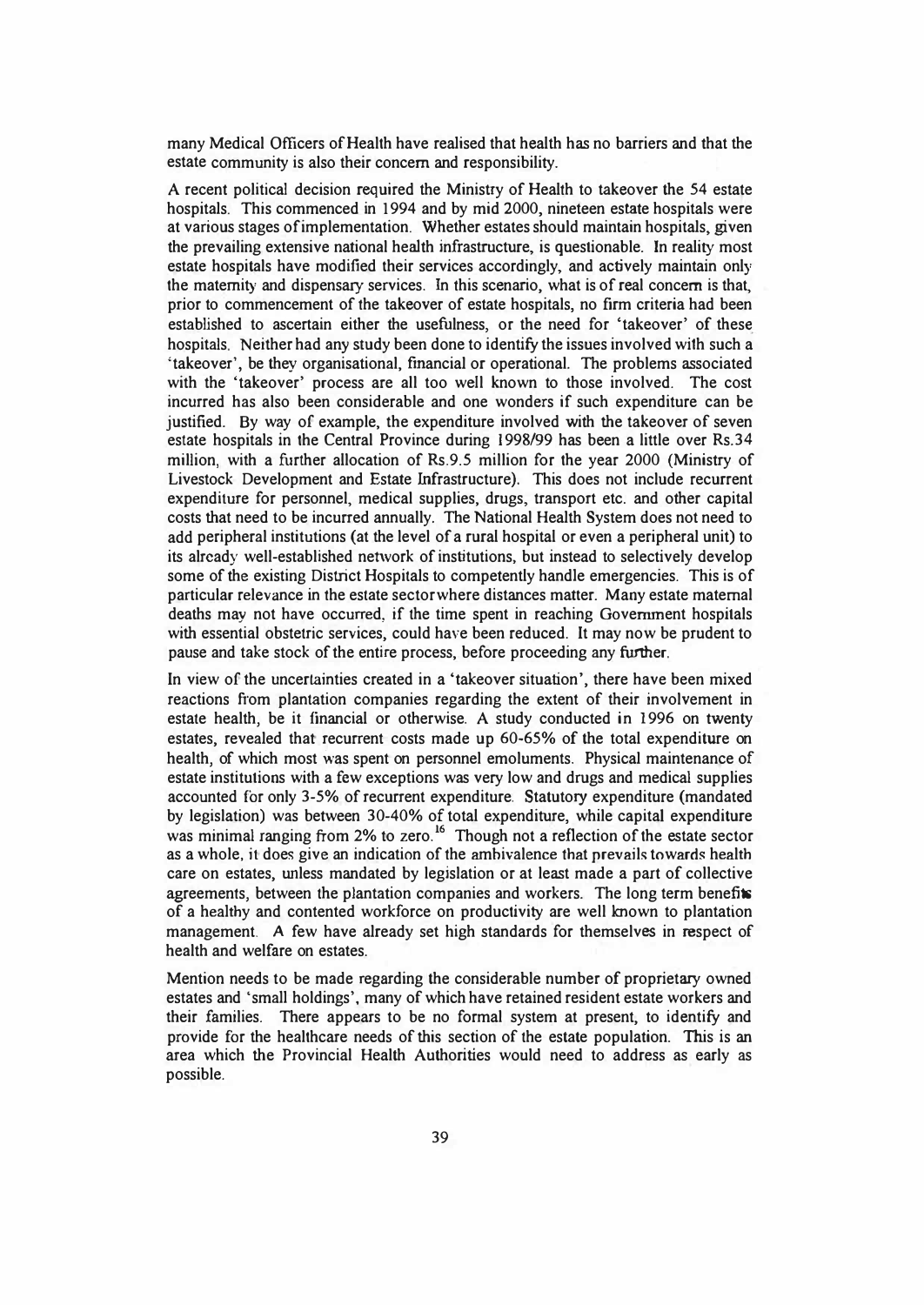Some of the complacency towards provision of health and welfare may lie in the belief that the estate community is still a 'captive' population. This is furthest from the truth, particularly in the mid and low country estates, with estate labour seeking other avenues of employment. In this context, David Dunham has observed that 'estate work seems increasingly to be acquiring the stigma of a low status occupation. Workers tum out for neighbouring (tea) smallholders, as gem miners, as domestic workers, as boutique help or as general labourers. Sri Lankan citizenship has bad the unexpected side effect of facilitating geographical mobility to urban centres and as elsewhere in the rural sector, increasing awareness of the material benefits of an open economy has begun to permeate the local community and raise expectations.<sup>17</sup><br>The plantation industry is vital to the country's economy and must be purture

The plantation industry is vital to tlie country's economy and must be nurtured not only in terms of agriculture and management practices, but also its workers who are the means of production. Needless to say, the contribution of the state health sector towards this end is vital, and should be dope through close dialogue with plantation management and in a spirit of mutual cooperation. · Precipitate actions must be avoided, with future planning based on practical and realistic considerations. The 'estate cluster health plan' referred to earlier may provide a good starting point for planning between the two sectors. The new millennium will undoubtedly present many challenges not only for the industry itself, but also to those who live and work on the plantations.

## **References**

- 1. Mendis. GC. Ceylon Today and Yesterday. Associated Newspapers of Ceylon Ltd 1957. 73.
- 2. Wesuperuma. D. Indian Immigrant Plantation Workers in Sri Lanka A historical perspective (1880-1910) - 1986. 4, 242-243, 252, 275.
- 3. de Silva CR. Sri Lanka A History. 1987. Vikas Publishing House Pvt Ltd. [78-180
- 4. Uragoda. CG. A History of Medicine in Sri Lanka. SLMA 1987. 97 101, 249 - 253
- *5.* Hettiarachchi I, Vidyasagara NW. Perspective Plan for Health Development in the Plantation Sector. 1994. 2-11, 13-14.
- 6. Meegama SA. Socio economic Determinants of Infant and Child Mortality in Sri Lanka - An analysis of postwar experience. Selective Reports No:8 WFS (UK) 1980. 41-42.
- 7. Perera RS. Infant Mortality in Sri Lankan Plantations from 1887 to 1985. unpublished **MD** thesis, **PGIM** Colombo 1987. 25.
- 8. Planters Association Estates' Health Scheme Report and Accounts for the year ended 31 July 1949. 9-11.
- 9. Presidential Committee to investigate into and make appropriate recommendations on social cultural problems in the plantation community with a special focus on youth-1996. 10-11.
- 10. UNFP A Family Health Services Project SRU72/P04 (SRUMCH/001)
- 11. Health Bulletin JEDB 1987-1991. 20.